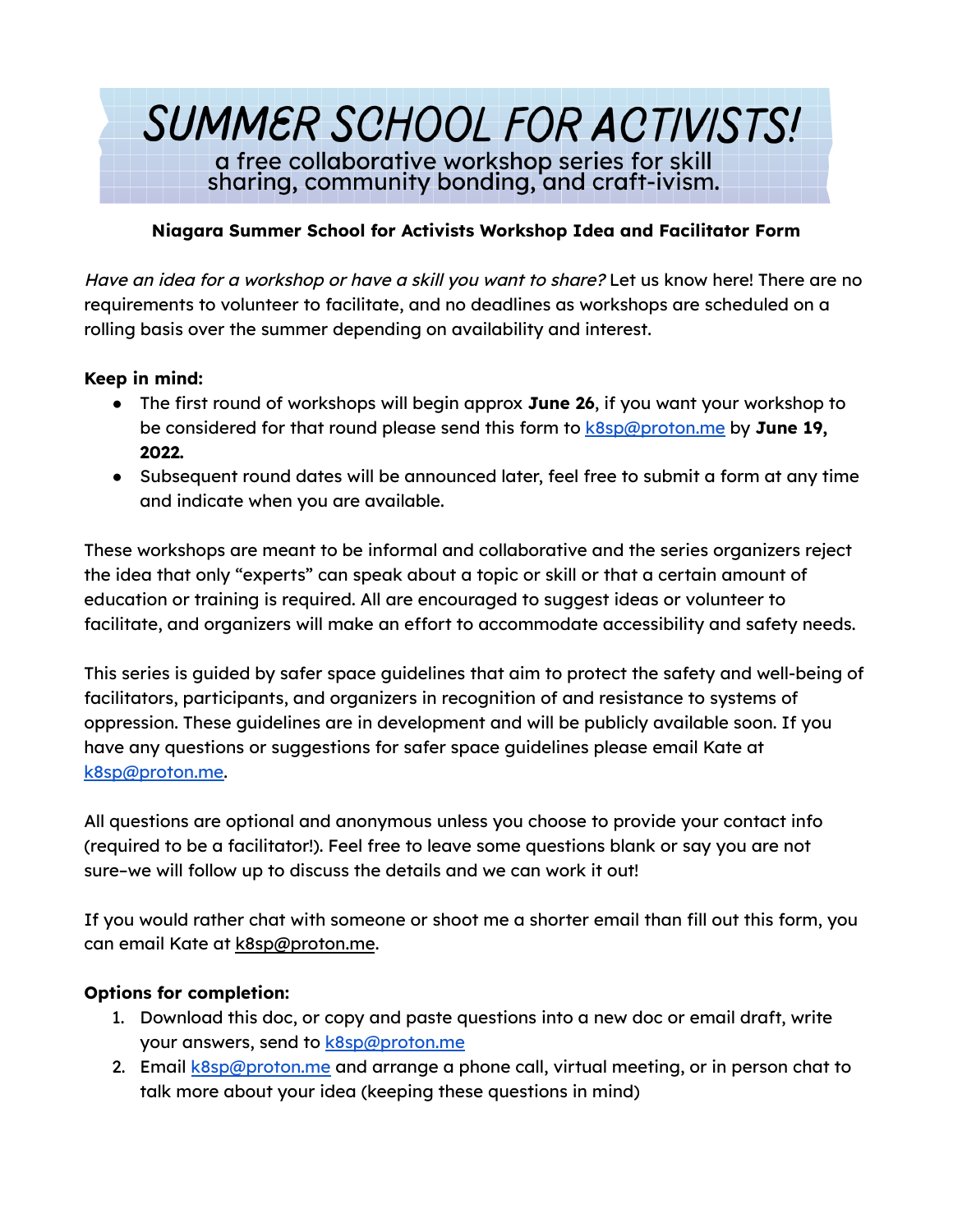## **Workshop idea questionnaire**

(\*indicates recommended questions if you are also volunteering to facilitate–see next page)

- 1. Your name and pronouns\*
- 2. Say a bit about yourself? Where you're based, what community groups/spaces you are in, your interests, skills, dreams- anything you want us to know!\*
- 3. Workshop topic idea(s)
- 4. What do you think would be the best way to facilitate sharing this skill?\* (Examples: workshop, presentation, discussion group, tutorial, collaborative work session, etc)
- 5. What supplies might the facilitator and participants ideally have access to?\* (Examples: powerpoint, projector, art supplies, kitchen, computers, etc–we will try our best!)
- 6. Are you volunteering to facilitate the workshop or contribute to the content? (circle what applies)
	- A. No, I'm just suggesting an idea I would be interested in
	- B. Yes, to facilitate (**go to questions on next page**)
	- C. Yes, to contribute to the content or talk more about this idea
- 7. Do you know anyone who might be interested in facilitating or would be good to consult on this topic? List here or reach out to them and give them our contact info!
- 8. Do you consent to receiving a follow up from us with questions or to be notified if this workshop idea moves forward? If yes, what is your email?
- 9. Do you want to stay in the loop about other workshops in this series? Enter your email here (if you didn't above)